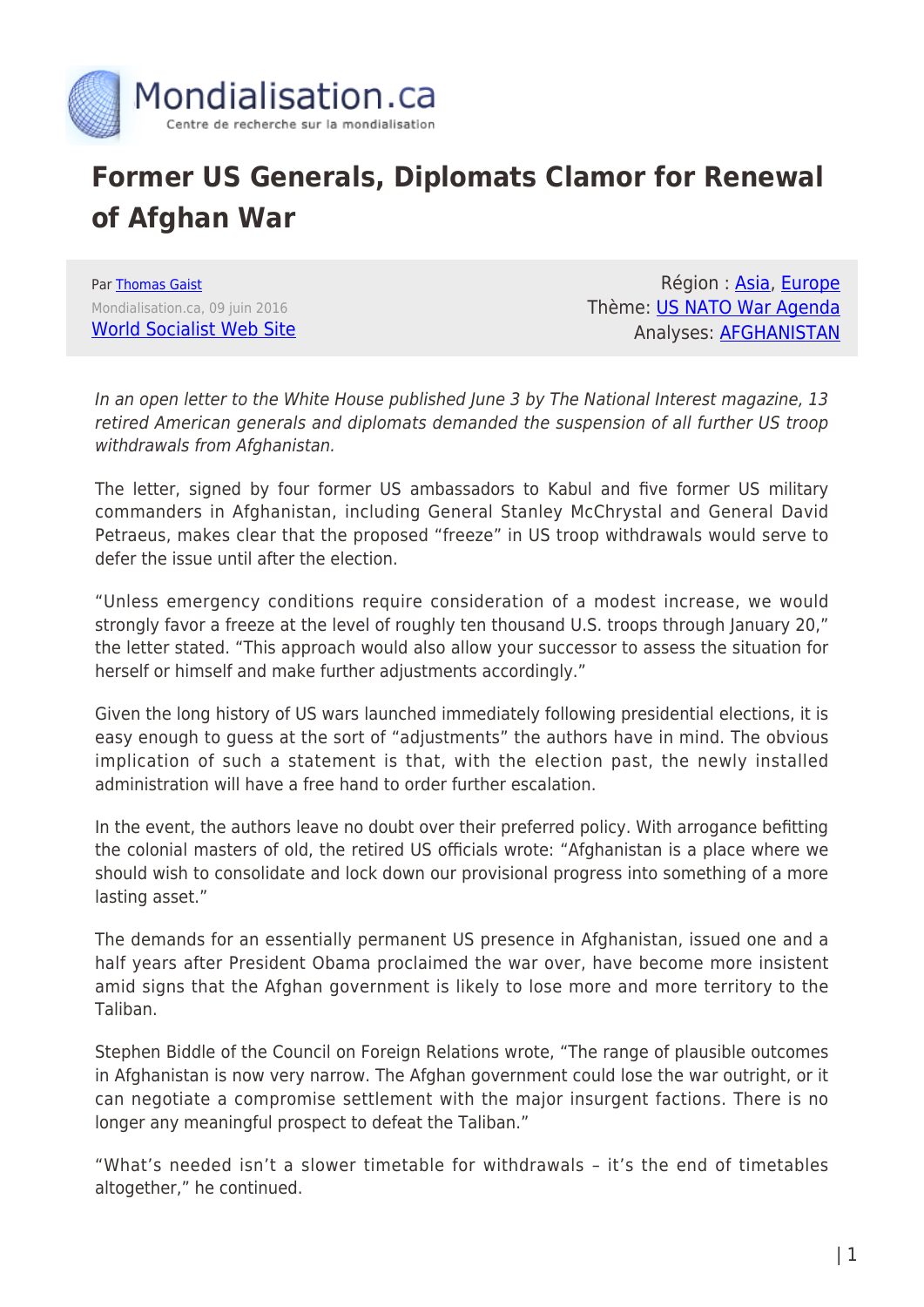While framed as "proposals" in the public statements of the foreign policy establishment, preparations for expanded war in Afghanistan and Central Asia are proceeding as if the question were already decided. As early as January, US commanders began proclaiming openly in the US media that the Pentagon plans to station thousands of American troops in Afghanistan for "decades to come."

From the outset, the Afghanistan "drawdown" was always a tactical maneuver, conceived as part of the Obama administration's strategy of shifting resources to the Asia-Pacific and Eastern Europe, in preparation for large-scale wars against Russia and China.

This strategy was disrupted by the unexpected seizure of large portions of Iraq by Sunni insurgents, beginning with the seizure of Mosul by Islamic State in Iraq and Syria in June 2014, which threatened to bring about the collapse of the US-backed neocolonial government in Baghdad. Under pressure from the Pentagon, the Obama administration has steadily re-inflated the US intervention in Iraq, deploying thousands of ground troops and pounding the already devastated country with more than 6,000 air strikes.

A similar catastrophe now threatens the US position in Afghanistan. Despite 15 years of murderous warfare waged by the United States military in the name of suppressing insurgency and terror but directed, in reality, against all opposition to the Kabul regime, and against the Afghan population as a whole, the US puppet government remains incapable of controlling the cities without help from tens of thousands of Western troops and heavy fire support from the US Air Force.

The Afghan national army, trained at huge expense by the American government, has proven incapable of holding territory without US air and ground support. In the course of 2015, Taliban forces briefly seized the northern city of Kunduz, staged attacks against the Afghan Parliament building in the center of Kabul, and launched offensives in Helmand province that forced Washington to redeploy hundreds of combat forces in support of collapsing Afghan national units.

While the US sought negotiations with the Taliban via the Quadrilateral Coordination Group during the opening months of this year, the assassination of Taliban leader Mullah Akhtar Mansour, carried out by a squadron of US Special Operations drones on May 21, appears to have succeeded in scuttling the talks.

Mansour's killing, an act characterized bluntly by CFR analyst Biddle as "a major escalation in the US drone campaign," has brought to power a new Taliban leader, Mullah Haibatullah Akhundzada, reported to be much more strongly opposed to a negotiated compromise with the US-backed government than his predecessor.

The US push to escalate the killing on both sides of the Afghanistan-Pakistan border comes amid geopolitical tensions throughout the region that have been massively inflamed by the Obama administration's "Pivot to Asia."

The shift in US policy, aimed at encircling and preparing for war against China, is compressing and amplifying political tensions throughout Asia, irreversibly dislocating the continent's political order and impelling all of its major powers toward a general war.

The US-Pakistan alliance, once a pillar of American-dominated South Asia, is breaking down amid mutual denunciations by Washington and Islamabad.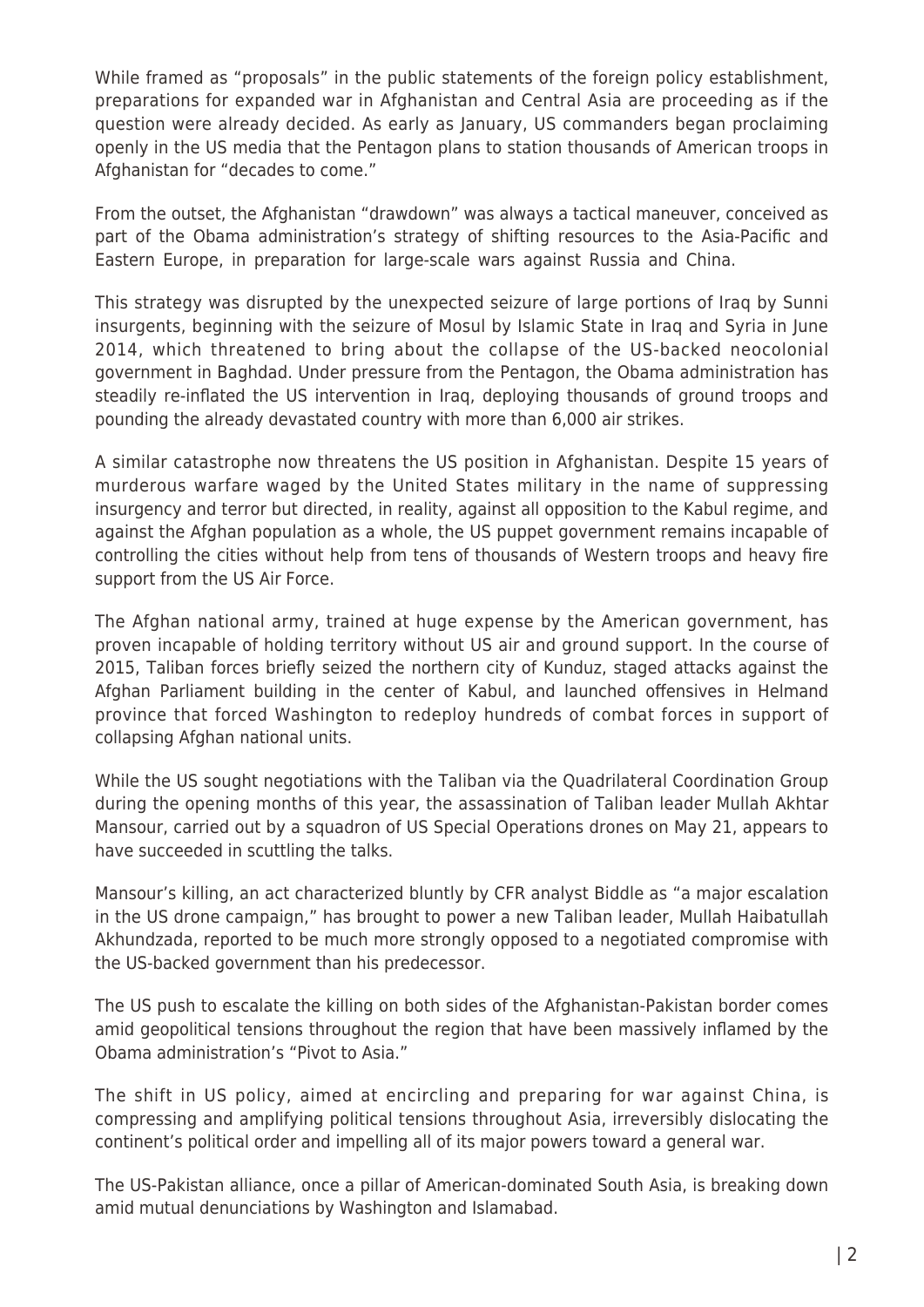Any expansion of the Afghanistan war will be directed, in part, against elements in Pakistan that are increasingly bucking the US line and turning toward China. In their letter to Obama, General Petraeus and Co. noted,

"Afghanistan is a crucial partner in helping to shape the calculations of Pakistan, which has been an incubator of violent extremism but which might gradually be induced to cooperate in building a regional order conducive to peace and economic progress."

In its concluding paragraph, the diplomats and generals letter again emphasized the "helpful effects on the strategic assessments of some in Pakistan."

For their part, Pakistan's elite, having authorized a decade and a half of continuous US drone warfare against Pakistan's population, responded to the latest strike on Mansour with denunciations of Washington for violations of international law and demands for an end to all US strikes on Pakistani soil.

Washington has drawn India on board as a full partner in its Eurasian military agenda, signing a series of agreements, including the U.S.-India Joint Strategic Vision for the Asia-Pacific and Indian Ocean Region and the Framework for the U.S.-India Defense Relationship, setting India on a collision course with both China and Pakistan.

India is now poised to assume a direct security and military role in Afghanistan, under conditions where the governments of Afghanistan and Pakistan are already involved, according to Afghan President Ashraf Ghani, in a "secret war." Five days after Mansour's killing, Pakistan announced the capture in Quetta of six agents from Afghanistan's National Directorate of Security (NDS). The Afghan cadres were interfacing with insurgent groups involved in terrorism and armed struggle against Pakistan, Islamabad claimed.

At the same time, Obama's "pivot" is fostering a new era of ferocious economic nationalism and propelling a scramble for economic primacy in Central Asia and control over the vast resource and commodity flows linking East Asia and the Indian subcontinent with Africa and the Middle East.

Seeking to circumvent the US encirclement, China is moving to develop the China-Pakistan Economic Corridor (CPEC), a \$46 billion infrastructure project aimed at integrating Pakistan into a Chinese-led Eurasian economic bloc.

The Chinese initiative has only spurred India to intensify its intervention in Afghanistan and deepened the simmering India-Pakistan conflict. Last month, in a move openly intended to undercut the CPEC, India 's Hindu nationalist-led government signed the Chabahar Pact with Iran and Afghanistan, pledging hundreds of millions for infrastructure projects linking Afghanistan with the Indian coast, which are designed to allow New Delhi access to Central Asia and the Middle East while bypassing Pakistan.

La source originale de cet article est [World Socialist Web Site](http://www.wsws.org/en/articles/2016/06/09/afgh-j09.html) Copyright © [Thomas Gaist,](https://www.mondialisation.ca/author/thomas-gaist) [World Socialist Web Site](http://www.wsws.org/en/articles/2016/06/09/afgh-j09.html), 2016